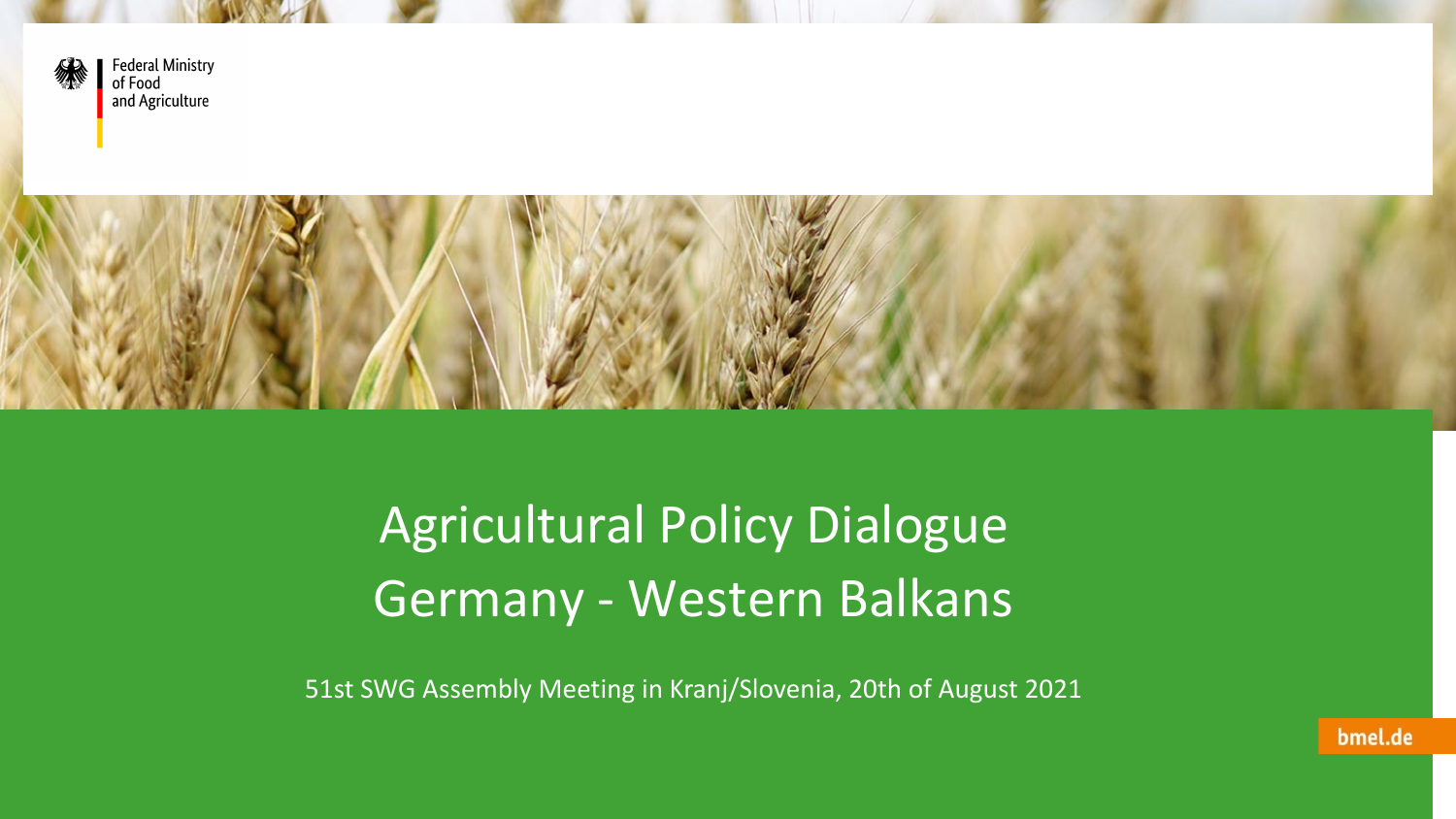# Agricultural Policy Dialogue

- → Since 2018: BMEL and SWG are cooperating in the *technical dialogue on wine*
- $\rightarrow$  2019/2020: Adoption of the EU Green Deal / Farm to Fork Strategy as well as the EU Green Agenda for the Western Balkans / Sofia Declaration
- $\rightarrow$  Spring 2021: Evaluation of wine project and planning of enlarged cooperation
- $\rightarrow$  July 2021: Start of the APD with three pillars:
	- $\rightarrow$  Wine
	- $\rightarrow$  AKIS (Agricultural Knowledge and Innovation Systems)
	- $\rightarrow$  Green Agenda
		- $\rightarrow$  "Women and youth in agriculture" as cross-cutting issue

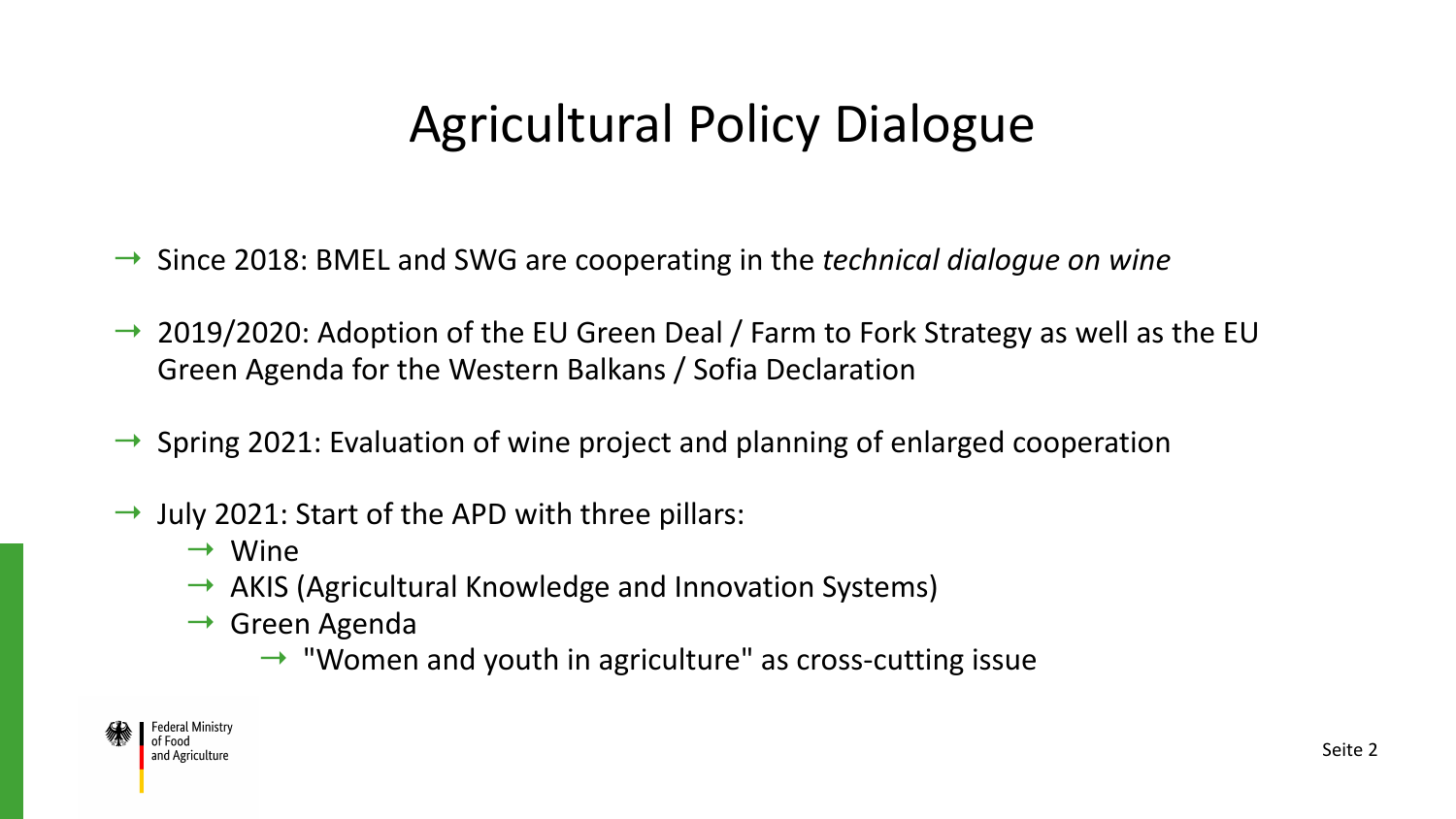#### Project set-up

- $\rightarrow$  SWG is the key partner for organizing Regional Expert Advisory Working Groups (REAWGs) and other platforms (e.g. Agricultural Policy Forum)
- $\rightarrow$  Representatives of BMEL and other German public institutions actively engage in APD through active participation in the REAWGs or targeted expert missions
- $\rightarrow$  A consortium of IAK/Geisenheim University/IAMO provides additional expertise from private sector, academia and organizes study tours to Germany
- $\rightarrow$  GFA as General Agent of the BMEL for the Bilateral cooperation Program coordinates the inputs from all partners

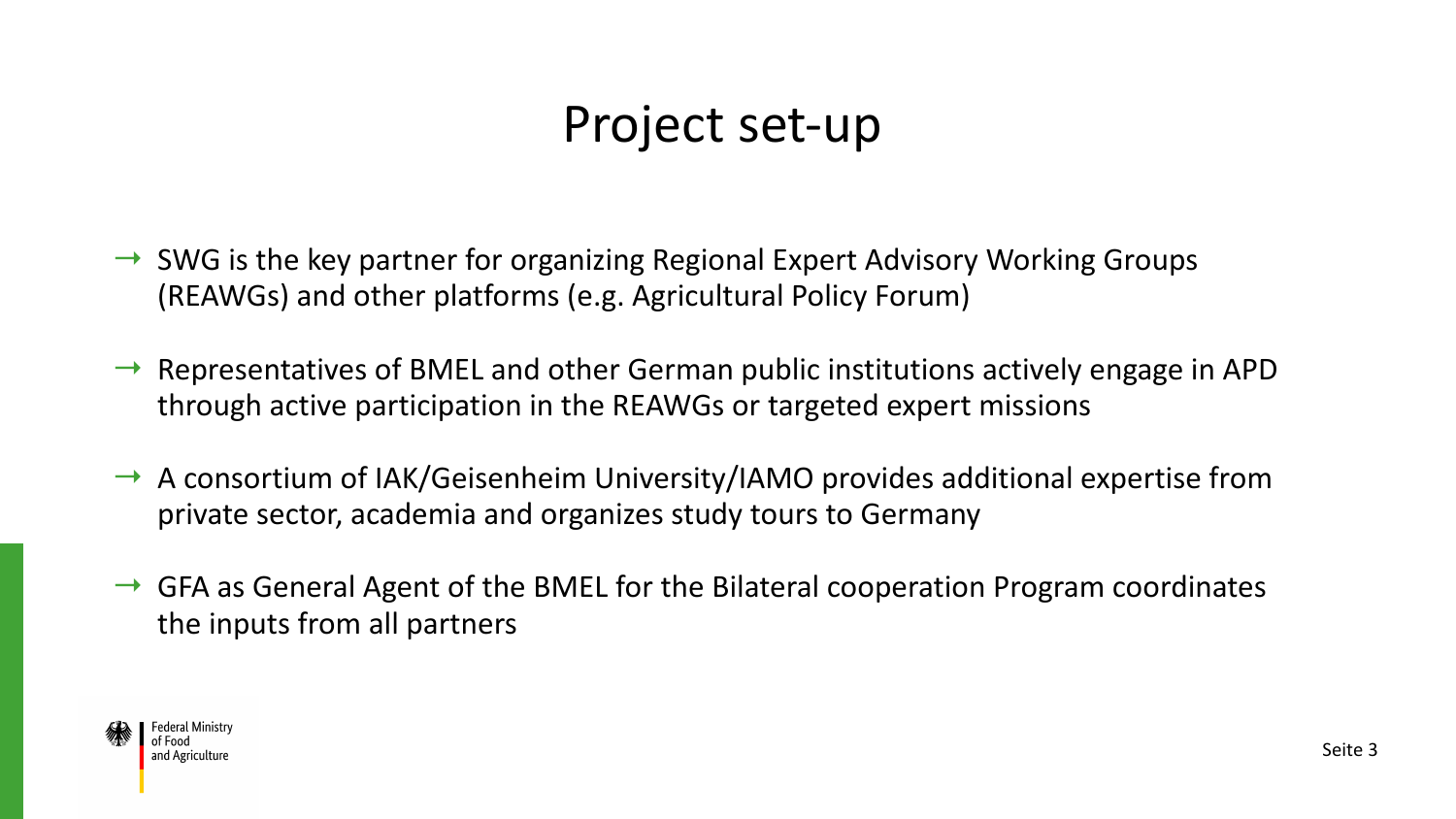#### Wine

- $\rightarrow$  Continuation of successful work on harmonizing wine regulation with EU standards
- $\rightarrow$  Integration of marketing topics and other issues with relevance for the private sector (e.g. regional GIs). Further development of virtual events.
- $\rightarrow$  13<sup>th</sup> to 17<sup>th</sup> of September 2021: study tour of REAWG to Germany
- $\rightarrow$  Informal target: full EU harmonization in all WB countries/territories by 2024.

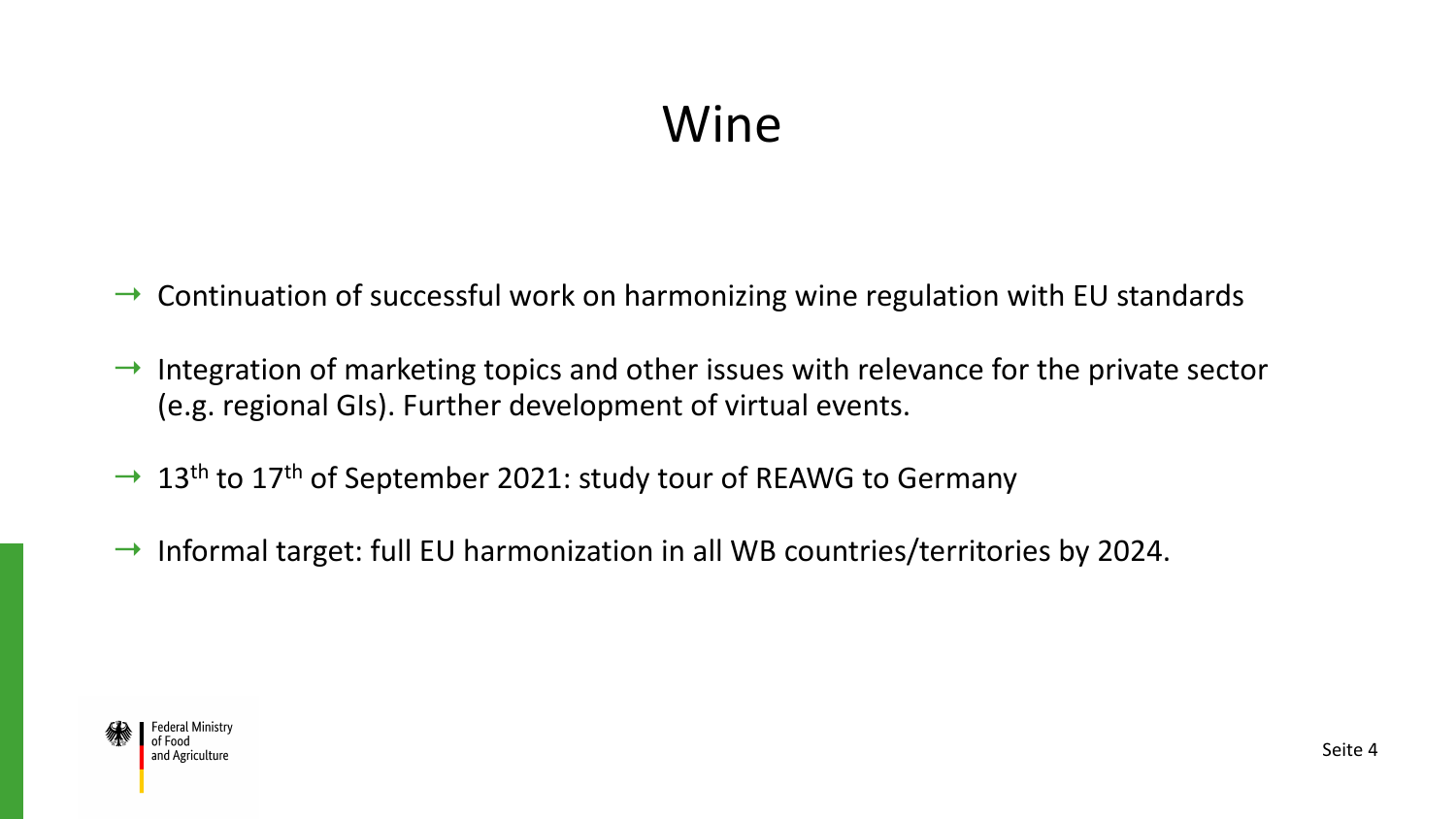## Agricultural Knowledge and Innovation Systems

- $\rightarrow$  AKIS refers to a system of authorities, institutions from consultancy, research, education and agricultural organizations.
- $\rightarrow$  AKIS has the purpose to collect, create, organize and disseminate knowledge to support the agricultural sector to meet economic, social or ecological challenges
- $\rightarrow$  AKIS strategies include four main groups of actions:
	- $\rightarrow$  Strengthening the link between research and practice.
	- $\rightarrow$  Strengthening all agricultural extension services
	- $\rightarrow$  Promoting cross-thematic and cross-border interactive innovation
	- $\rightarrow$  Supporting the digital transformation in agriculture

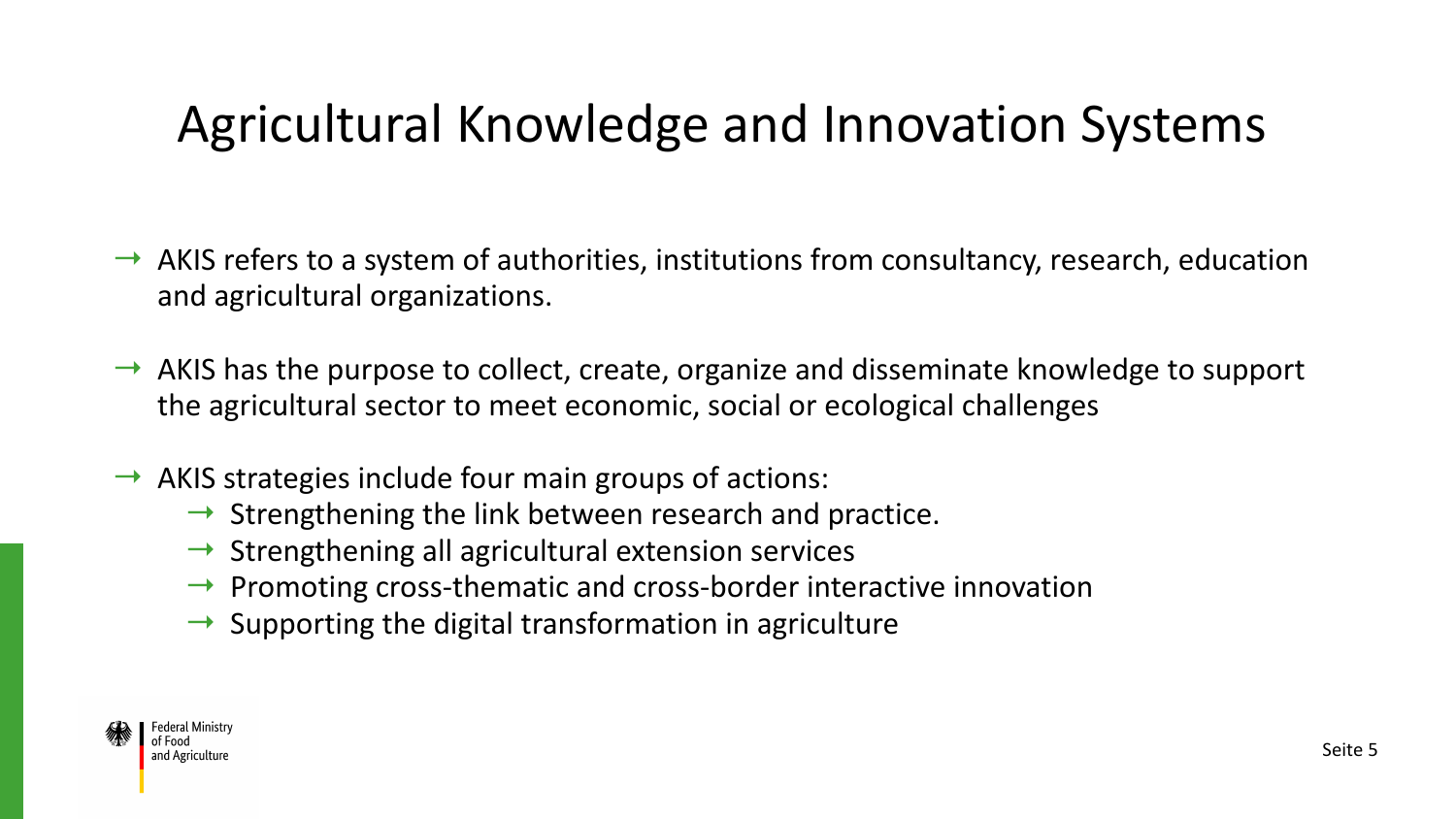## AKIS

- $\rightarrow$  Built on the ongoing SWG project with EU-JRC and Wageningen (until 10/2021)
	- $\rightarrow$  AKIS mapping and SWOT analysis is available for all WB countries/territories
	- $\rightarrow$  A core working group on AKIS is already established.
- → Objective in the framework of the APD: "*Development of regional and national strategic plans for AKIS development*" by 2023.
- $\rightarrow$  Various German experts are ready to support the work of the REAWG:
- $\rightarrow$  Dr. Wolfram Schaecke, Head of Section Research & Innovation in Bavarian MoA, Dr. Ivan Duric (IAMO) and Dr. Martin Schneider (IAK)
- $\rightarrow$  Study tour to Germany from 8<sup>th</sup> to 12<sup>th</sup> of November 2021

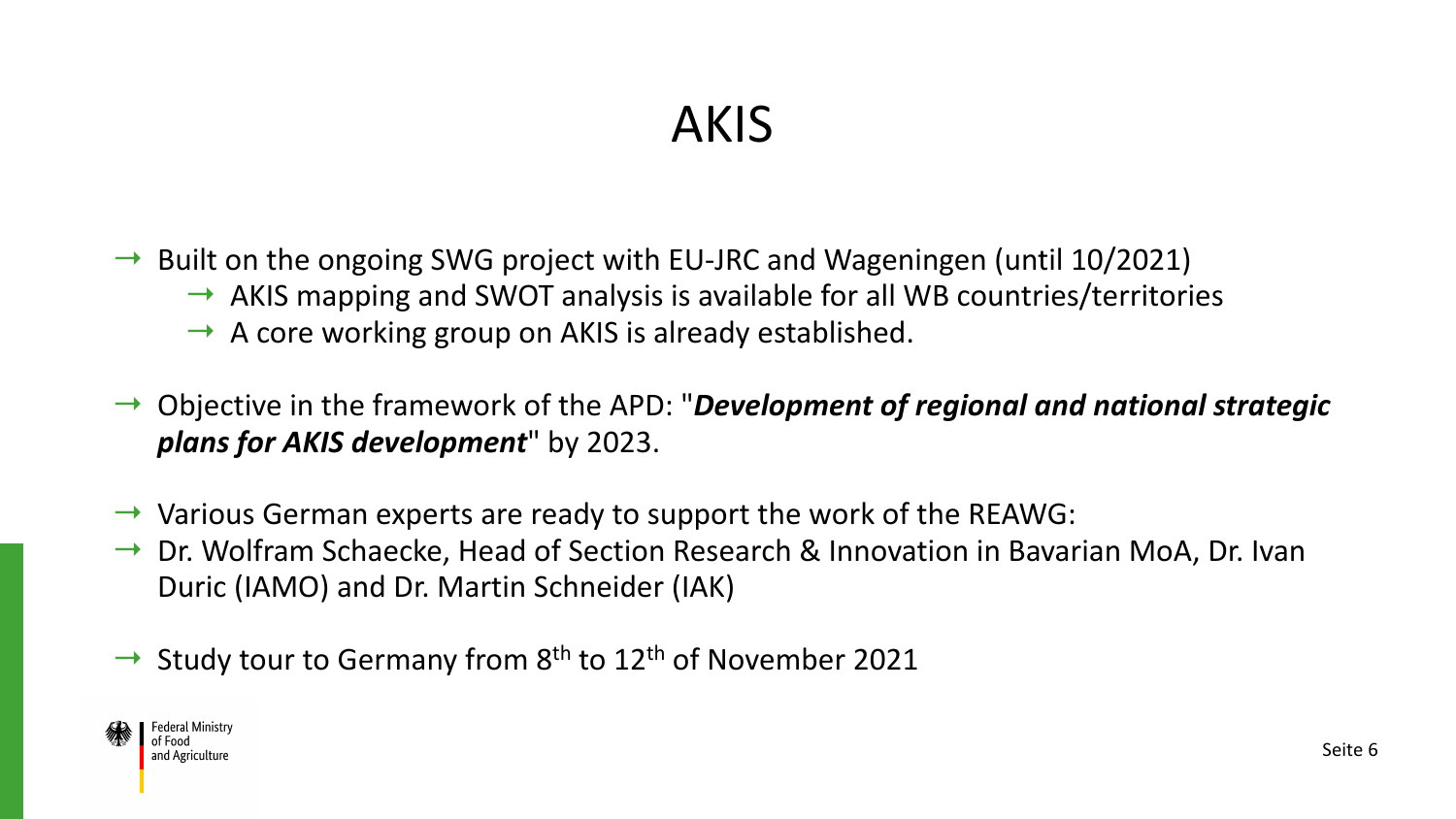### AKIS

- $\rightarrow$  Further goals in the framework of the APD project:
	- → "*Establishment of a regional innovation network, including ministries, academia, advisory services, private sector*"
	- → "*Upgrading of selected formal and non-formal educational programs to address innovation in agriculture*".
- $\rightarrow$  Multilateral, open network to exchange ideas, network and generate spill-overs
- $\rightarrow$  Suitable Formats? Partners? Concrete topics?



 $\rightarrow$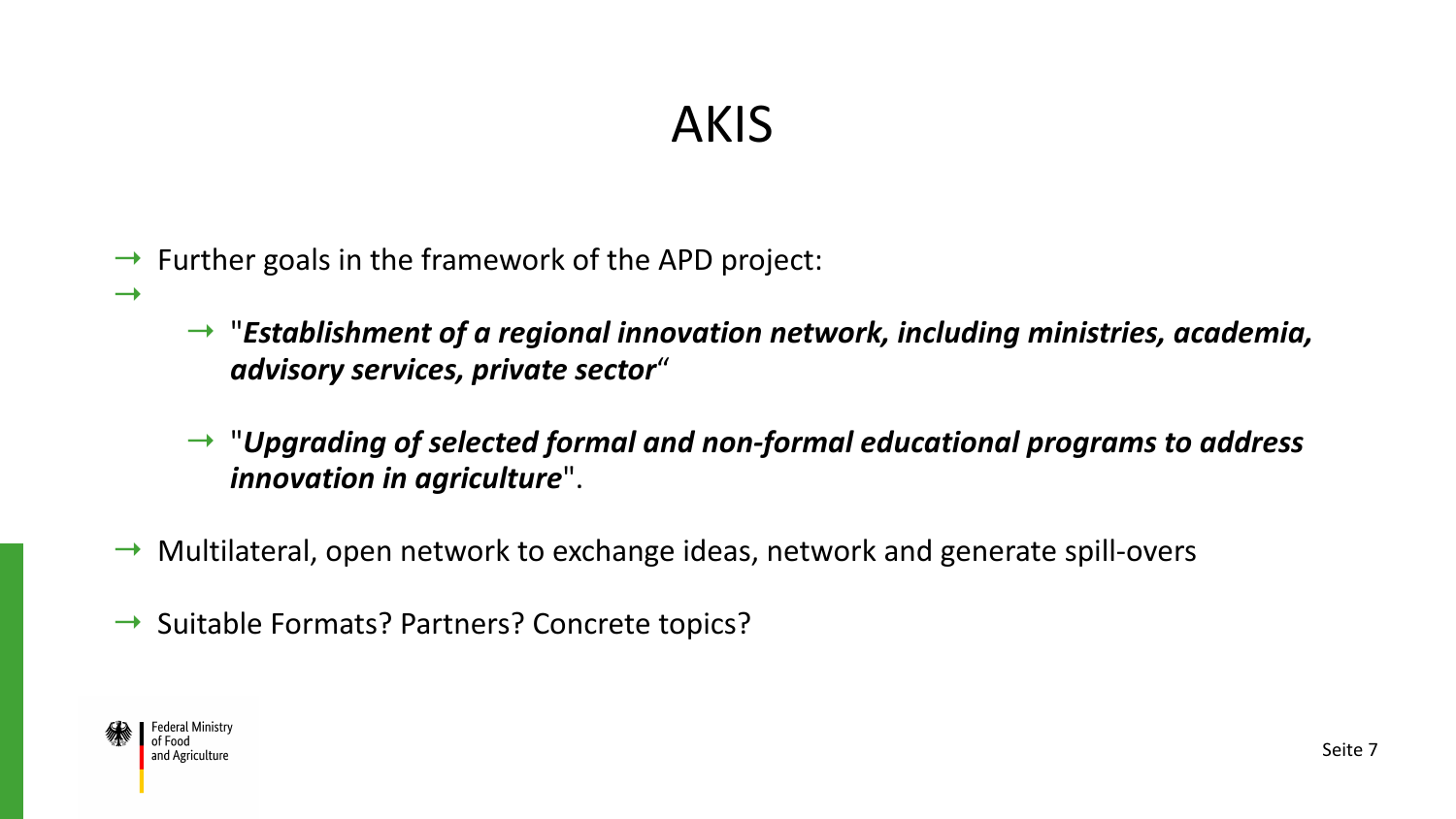## Green Agenda

- $\rightarrow$  In the EU, the Farm to Fork (F2F) strategy proposes a comprehensive sustainability transformation of agriculture.
- $\rightarrow$  It proposes concrete ecological goals (e.g. 50 % reduction of pesticides), a full legislative review and new instruments (e.g. carbon farming, data platform, …).
- $\rightarrow$  The new CAP integrates F2F objectives, e.g. through the following measures:
	- $\rightarrow$  Mandatory Eco-schemes (at least 25 % of direct producer support)
	- $\rightarrow$  Conditionality of area payments and enhanced GAEC and SMR standards
	- $\rightarrow$  Implementation of an Area Monitoring System in the IACS
	- $\rightarrow$  Expansion of support for agri-environment-climate measures and organic farming under the  $2<sup>nd</sup>$  pillar (at least 30 % of all pillar II funds)
	- $\rightarrow$  A results-based rather than measure-based approach ("new delivery")

Federal Ministry of Food and Agriculture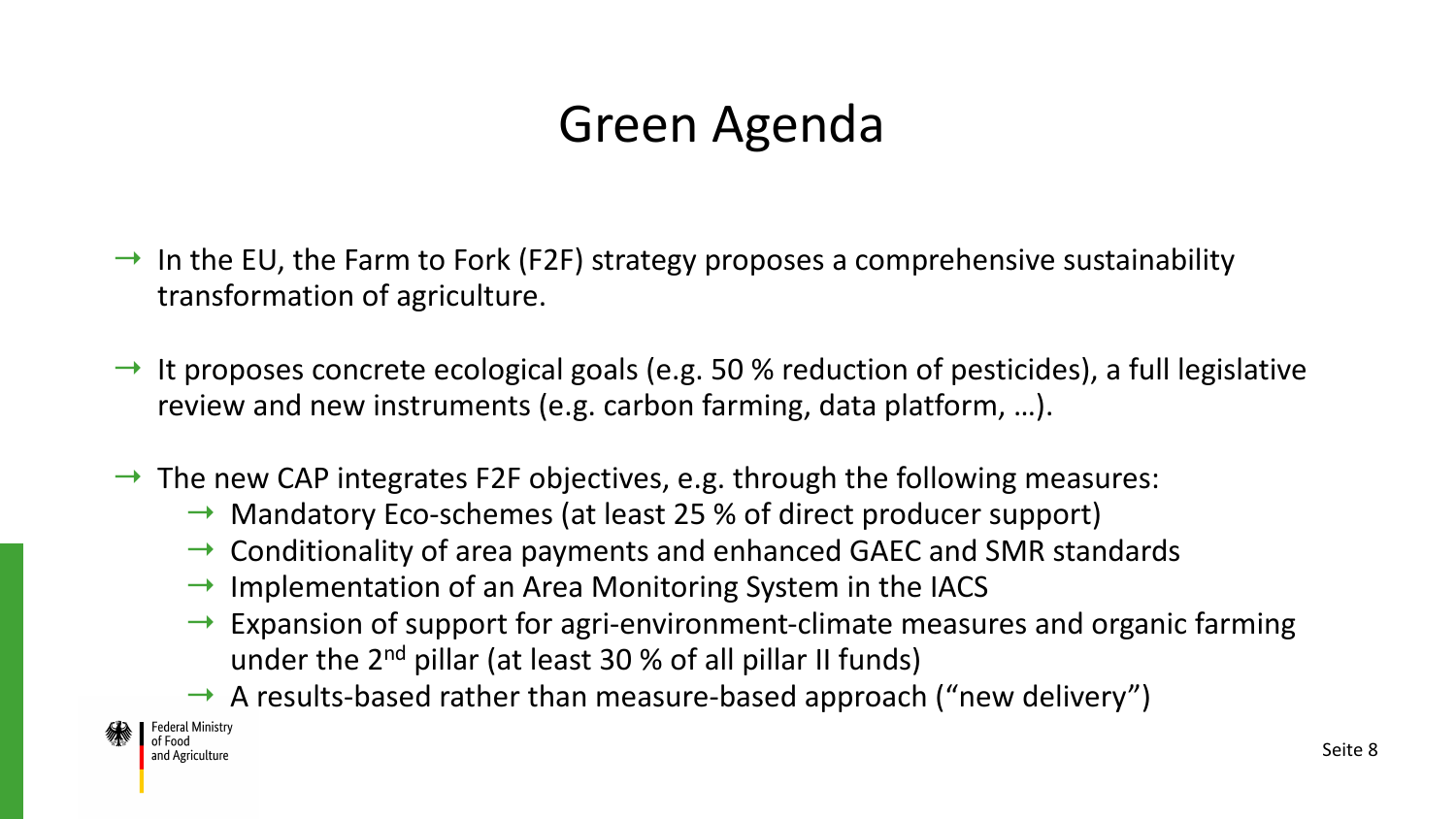### Green Agenda

- $\rightarrow$  The Green Agenda for the WB /Sofia declaration is not quite as detailed as F2F, but goes in a similar direction. In particular WB leaders confirmed to
	- → *promote environmentally friendly and organic farming and reduction of synthetic chemical products used in food production: pesticides, veterinary medicines and fertilisers;*
	- → *integrate soil protection in other policy areas and establish a regional soil partnership in order to improve knowledge exchange and identify examples of best practice for soil protection from pollution and degradation;*
- $\rightarrow$  BMEL is ready to support high-level exchange on concrete implementation of the Green Agenda and offer best practices and impulses from German institutions
- Concrete goals, activities and partners can be discussed in the REAWG



of Food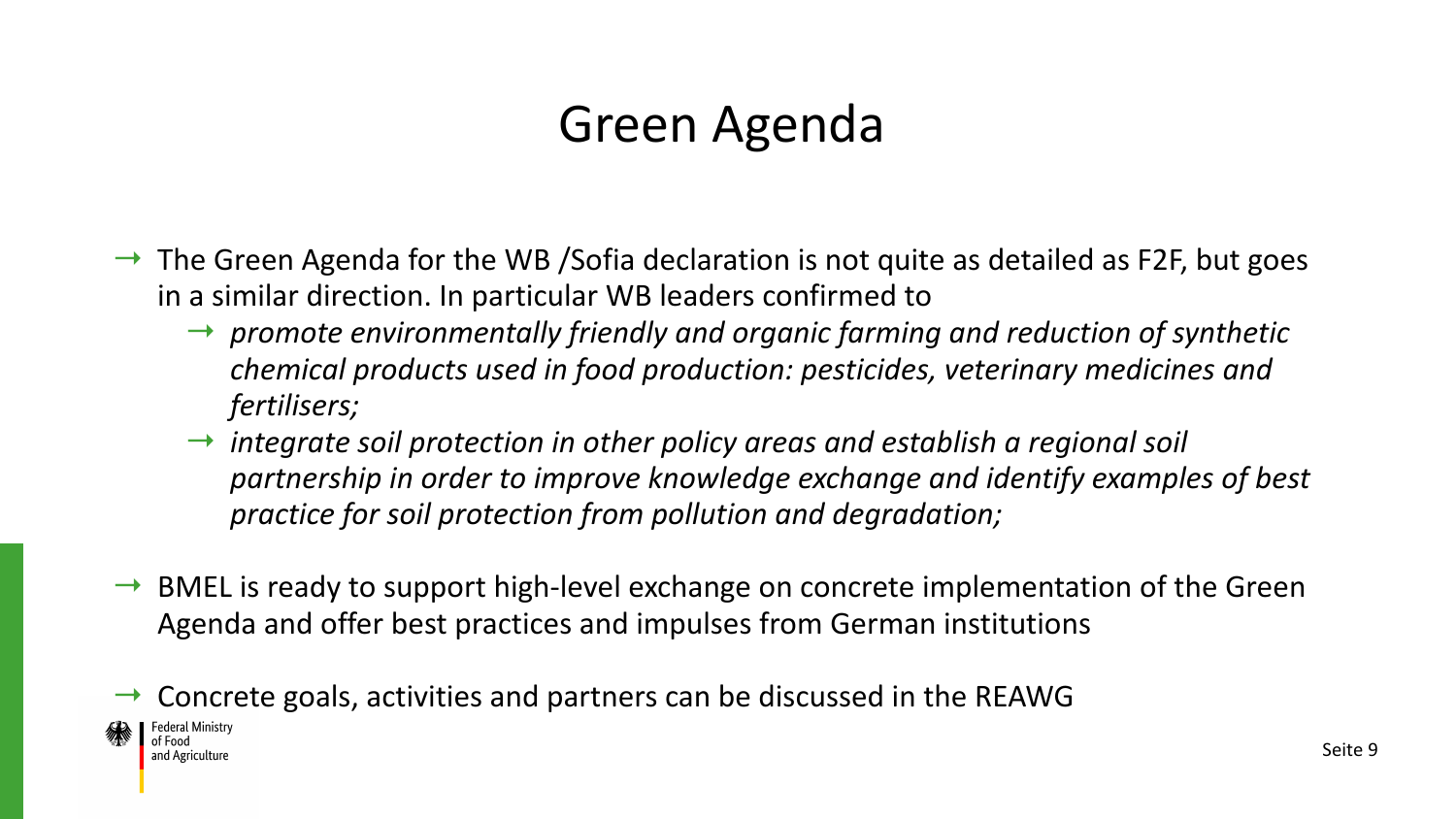# Cross-cutting issue: Role of women and youth in agriculture

- $\rightarrow$  Young farmers, especially women may be key actors for realizing the sustainability transformation of agriculture
- $\rightarrow$  A regional study shall serve as evidence based guideline for further actions in the three pillars of the APD
- $\rightarrow$  The study should be designed in cooperation between WB universities and IAMO (Dr. Judith Möllers)
- $\rightarrow$  BMEL and the Thünen Institute (Federal Research Institute for Rural Areas, Forestry and Fisheries) are ready to support and share German experience

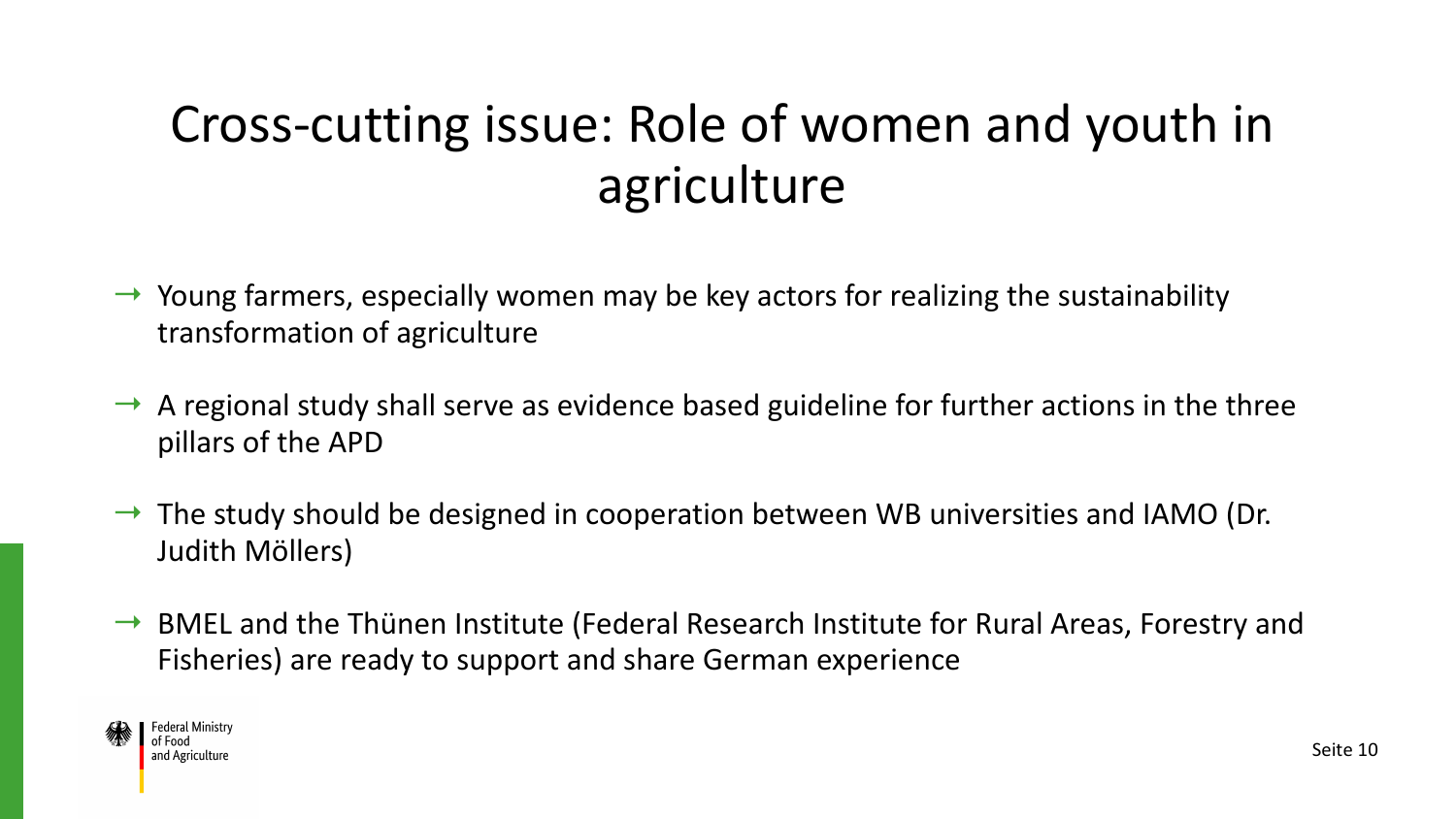# Key dates

- $\rightarrow$  August 20<sup>th</sup>: Nomination of REAWG members during 51the SWG Assembly
- $\rightarrow$  September 13<sup>th</sup> to 17<sup>th</sup>: Study tour for REAWG on Wine
- $\rightarrow$  October 18<sup>th</sup> to 20<sup>th</sup>: meetings of all 3 REAWG during the Agricultural Policy Forum in Serbia
- $\rightarrow$  November 8<sup>th</sup> to 12<sup>th</sup>: Study tour for REAWG on AKIS
- $\rightarrow$  early 2022: Study tour for REAWG on Green Agenda?